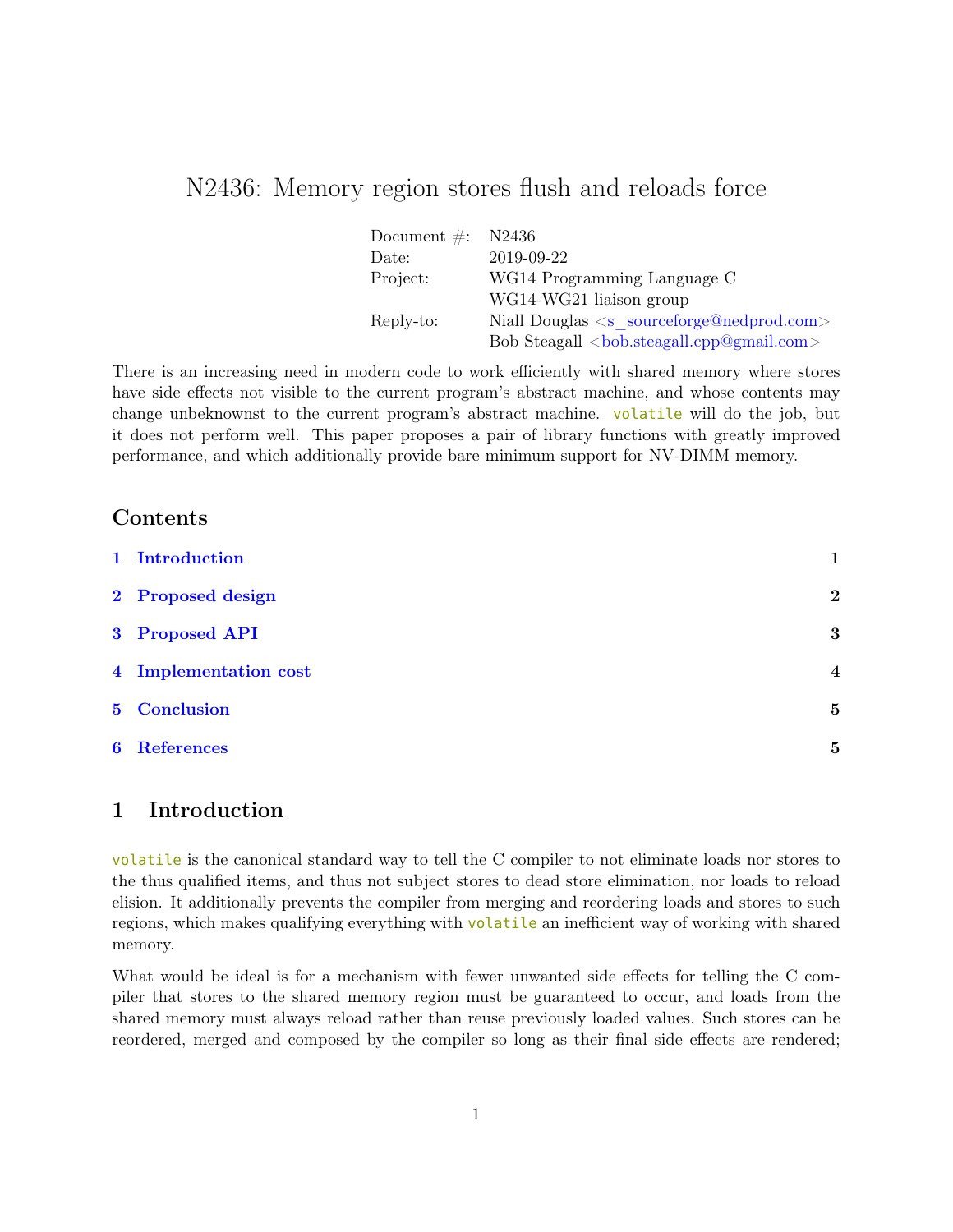similarly, reloads from such regions can be reordered and merged by the compiler in any way which is maximally efficient, so long as a complete reload is performed.

Directly mapped non-volatile storage devices are a special kind of shared memory where the fdatasync() operation may be efficiently implemented by ensuring that the CPU flushes modified cache lines to 'main memory', where the directly mapped storage device has been mapped into the C program. Directly mapped non-volatile storage is expected to become prevalent on high end and low power systems in the medium term, as it offers superior performance and power consumption.

### <span id="page-1-0"></span>2 Proposed design

There are two functions, one to force reloading of a region of memory, and another to flush any pending stores to a region of memory.

There are two strengths of use for each function, with a corresponding impact upon runtime performance:

- 1. Force the compiler to write out and reload state, with optional CPU memory fence to constrain reordering of loads and stores from the perspective of other CPUs.
- 2. Force both the compiler and the CPU to write out and reload state, with optional CPU memory fence to constrain reordering of loads and stores from the perspective of other CPUs.

Cache coherency is always preserved. If the CPU is required to reload cache lines from a region of memory by these functions, all modified cache lines for that region in all CPUs are written out beforehand. This would ruin the utility of forcing the CPU to reload main memory which has changed independently of CPU writes, so it is on the user to ensure that no modified cache lines exist for a region reloaded by the CPU i.e. flush all modified lines, tell the device to change the data, reload cache lines.

CPU store flush and reload is not atomic with respect to concurrent CPU store flush and reload upon overlapping bytes. Users should employ additional synchronisation to prevent concurrent CPU store flushes or reloads upon the same cache lines.

No guarantee is given that individual cache line flushes occur in any particular order before the CPU memory release fence i.e. if you flush four modified cache lines, main memory will receive those updates in an unknown order. If you do not wish this, flush each cache line individually with memory fence in between each.

No guarantee is given that individual cache line reloads occur in any particular order after the CPU memory acquire fence. If you reload four cache lines, they may be fetched from main memory in any order. If you do not wish this, reload each cache line individually with memory fence in between each.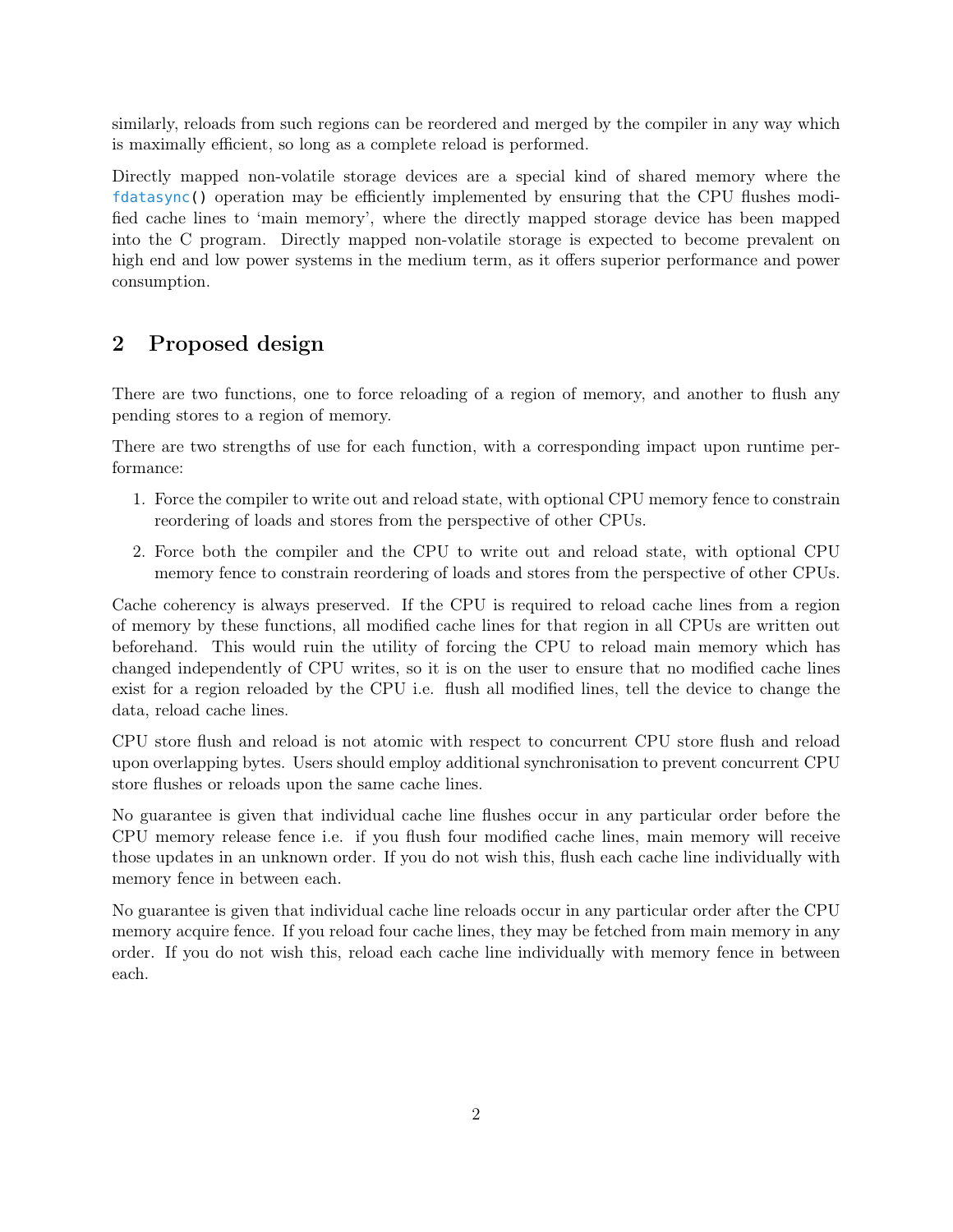### <span id="page-2-0"></span>3 Proposed API

A reference implementation for the proposed library APIs can be found at [https://github.com/](https://github.com/ned14/quickcpplib/blob/master/include/mem_flush_loads_stores.hpp) [ned14/quickcpplib/blob/master/include/mem\\_flush\\_loads\\_stores.hpp](https://github.com/ned14/quickcpplib/blob/master/include/mem_flush_loads_stores.hpp), with support for x86, x64, ARM v7 and AArch64.

It has been in production use in the presented form for about six months, however two previous earlier API designs were in use for some years beforehand. This proposed API design reflects the experience gained in those years.

```
1 enum memory_flush
2 \mid \{3 memory_flush_none, //!< No main memory flushing.
4
5 memory_flush_retain, //!< Flush modified cache line in CPU out to main
6 //!!< memory, but retain as unmodified in cache.
7
8 memory_flush_evict //!< Flush modified cache line in CPU out to main
9 //!< memory, and evict completely from all caches.
10 };
11
12 /*! \brief Ensures that reload elimination does not happen for a region of
13 memory, optionally synchronising the region with main memory.
14
15 \return The kind of memory flush actually used.
16 \param data The beginning of the byte array to ensure loads from.
17 \param bytes The number of bytes to ensure loads from.
18 \param kind Whether to ensure loads from the region are from main memory.
19 \param order The atomic reordering constraints to apply to this operation.
20
21 \note 'memory_flush_retain' has no effect for reloads from main memory,
22 it is the same as doing nothing. Only 'memory_flush_evict' evicts all the
23 cache lines for the region of memory, thus ensuring that subsequent loads
24 are from main memory. Note that if the cache line being reloaded is modified,
25 it will be flushed to main memory before being reloaded, thus destroying
26 any modified data there. You should therefore ensure that concurrent
27 actors never modify main memory with modified cache lines in your CPU.
28 */
29 memory_flush mem_force_reload_explicit(volatile char *data,
30 size_t bytes,
31 memory_flush kind,
32 memory_order order);
33
34 /*! \brief The same as 'mem_force_reload_explicit()', but with
35 'kind' set to 'memory_flush_none', and 'order' set to 'memory_order_acquire'.
36 This does not reload loads from main memory, and prevents reads and writes
37 to this region subsequent to this operation being reordered to before this
38 operation.
39 */
40 memory_flush mem_force_reload(volatile char *data,
41 size_t bytes);
42
43 /*! \brief Ensures that dead store elimination does not happen for a region of
44 memory, optionally synchronising the region with main memory.
45
```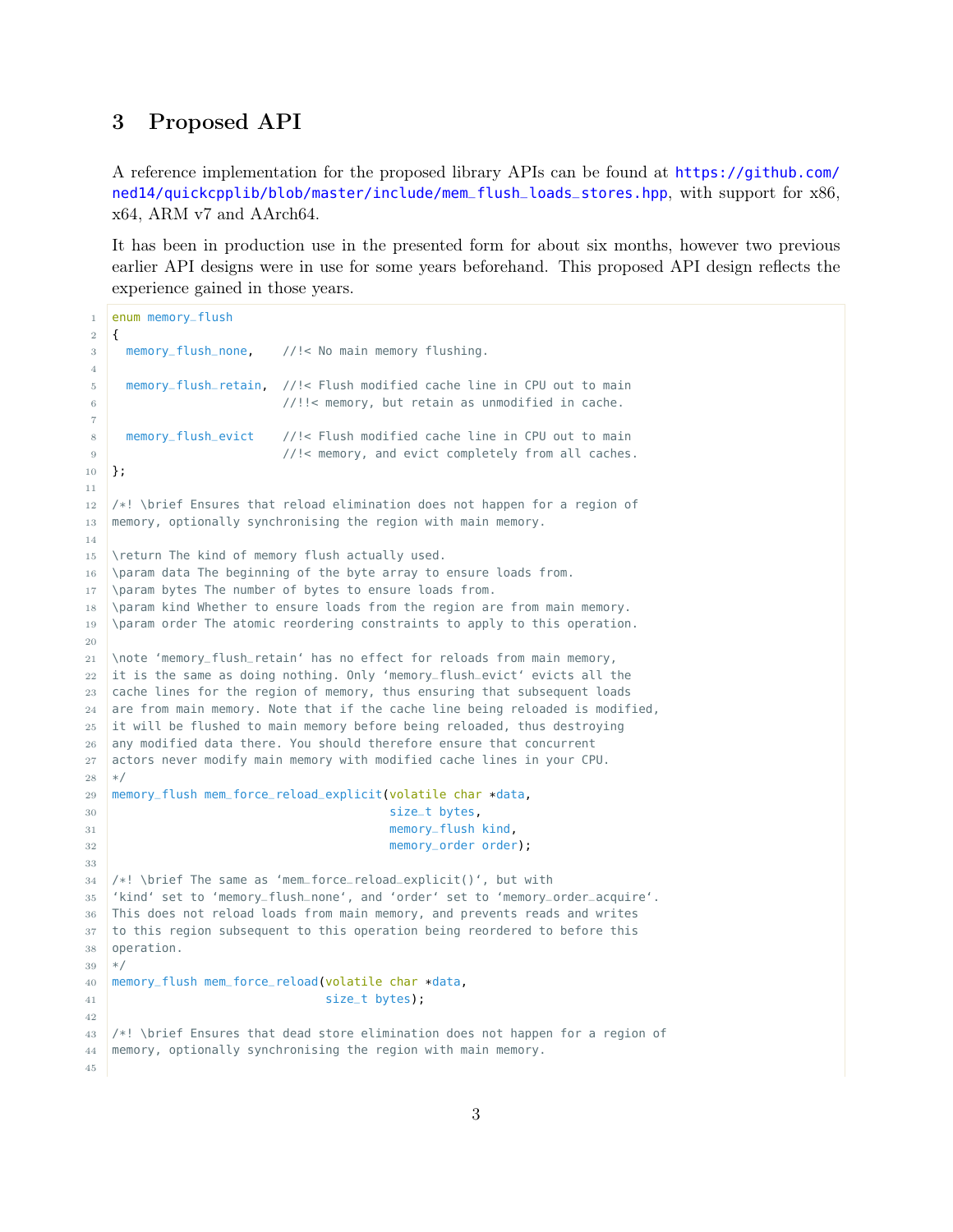```
46 \return The kind of memory flush actually used.
47 \param data The beginning of the byte array to ensure stores to.
48 \param bytes The number of bytes to ensure stores to.
49 \param kind Whether to wait until all stores to the region reach main memory.
50 \param order The atomic reordering constraints to apply to this operation.
51
52 \warning On older Intel CPUs, due to lack of hardware support, we always execute
53 'memory_flush_evict' even if asked for 'memory_flush_retain'. This can produce
54 some very poor performance. Check the value returned to see what kind of flush
55 was actually performed.
56 */
57 memory_flush mem_flush_stores_explicit(volatile const char *data,
58 size_t bytes,
59 memory_flush kind,
60 memory_order order);
61
62 /*! \brief The same as 'mem_flush_stores_explicit()', but with
63 'kind' set to 'memory_flush_none', and 'order' set to 'memory_order_release'.
64 This does not flush stores to main memory, and prevents reads and writes to
65 this region preceding this operation being reordered to after this operation.
66 */
67 memory_flush mem_flush_stores(volatile const char *data,
68 size_t bytes);
```
### <span id="page-3-0"></span>4 Implementation cost

It is firstly important to note that from the perspective of the compiler, the semantics of the above functions could be exactly the same as for calling an  $ext{extern}$  function – the compiler must write out relevant state before the call, and reload relevant state after the call. The main difference is that compilers could treat these functions a bit more optimally, in that mem\_flush\_stores() does not require reloading state afterwards, and mem\_force\_reload() does not require writing out state beforehand. Also, the fact that mem\_flush\_stores() always equals an atomic\_thread\_fence (memory\_order\_release), and mem\_force\_reload() always equals an atomic\_thread\_fence(memory\_order\_acquire), could be useful to an optimiser.

On compilers without link time optimisation, a conforming implementation of these functions is trivially easy, just being extern is enough. The main memory flush support is also trivially easy to implement, on Intel CPUs one loops the CLWB opcode over the cache lines, on ARM64 it is the dc cvac opcode. Most CPUs have a similar operation – for those which do not, the functions return memory\_flush\_none to indicate that no main memory flushing was performed.

On compilers with link time optimisation, there is a trick which the reference library implementation uses – it calls an externally modifiable function pointer, thus forcing the compiler to flush and reload state even under link time optimisation. Current link time optimisation technology appears to be unable to discern that the function pointer will only ever have one value, and thus deindirect the function call, and thus optimise away the desired semantics.